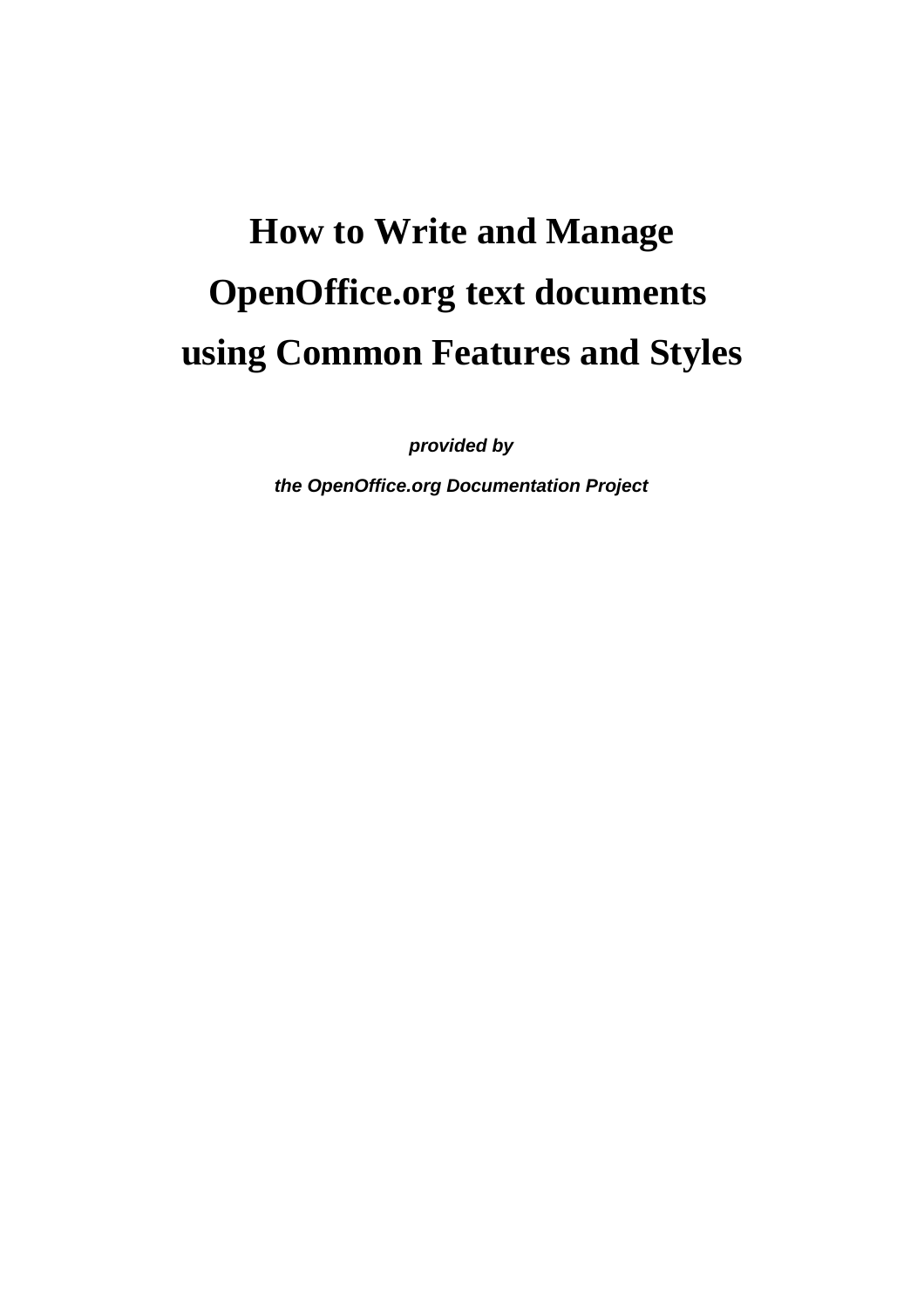# **Table of Contents**

| 4. Opening, saving, and printing a text document in the OpenOffice.org Suite11 |  |
|--------------------------------------------------------------------------------|--|
|                                                                                |  |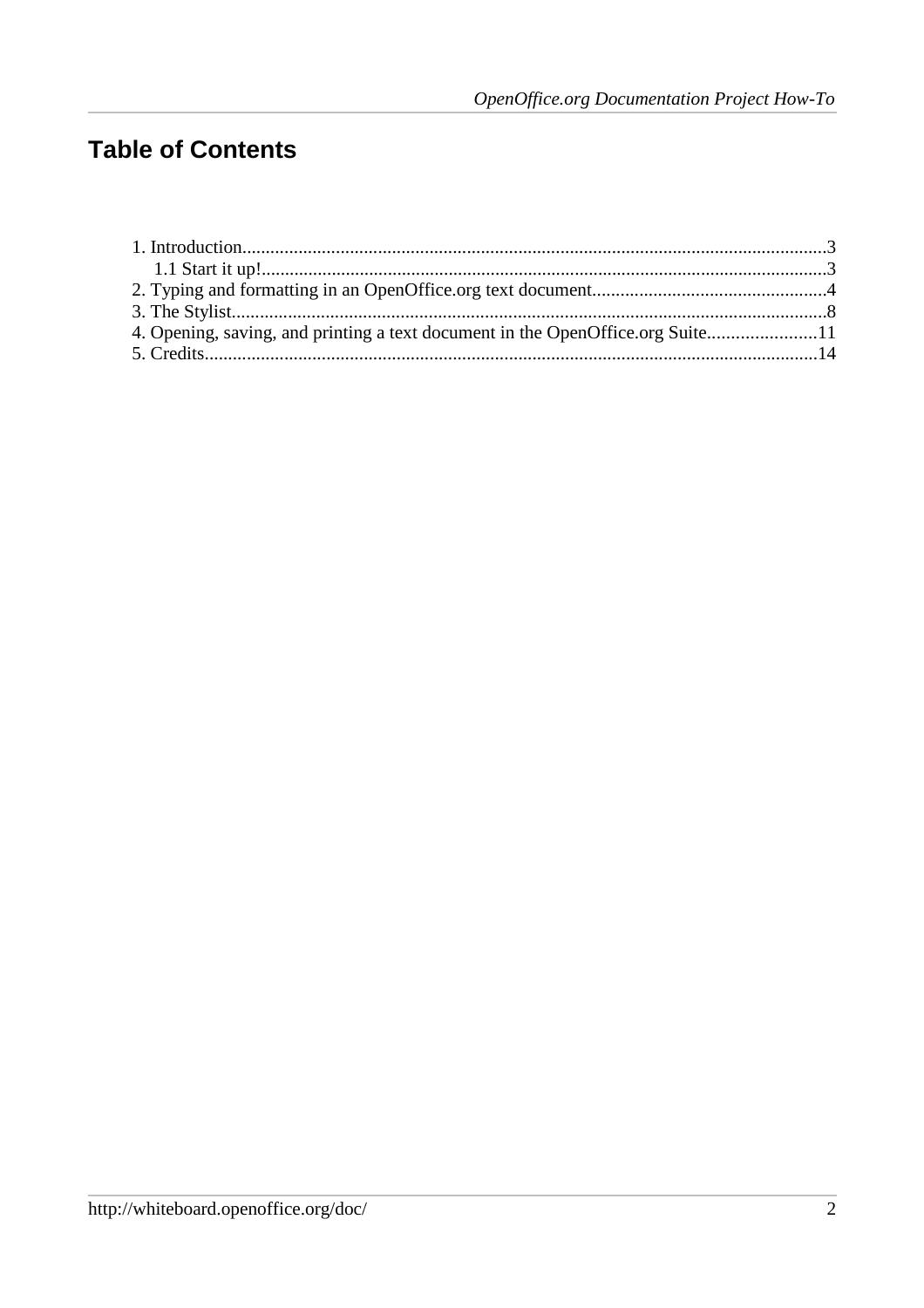## **1. Introduction**

This how-to presumes that the reader understands some words commonly used in Office Automation applications, such as right and left clicking, cursor, pop-up, and dialog window. The purpose of this document is to explain how OOo Writer works, through some simple examples, of procedures or tasks, needed to create a text document. All information presented here has been tested on a Microsoft Windows version of the OOo Office Suite; nevertheless, it is, in many cases, applicable to other platforms.

Now, let's proceed to our first contact with Writer: the OOo word processor.

#### **1.1 Start it up!**

After Writer has been started, by selecting Text Document from the OOo group in the Start Menu on a Windows machine or by running the soffice script on Linux, you should see a main window as shown below:



There are 5 visible bars:

- the **Menu Bar** that lists commands in a menu style,
- the **Function Bar** that includes icons for common actions: open, save, copy, cut, paste, etc.,
- the **Command Bar** with icons for formatting the text,
- the **Main Toolbar,** with specific tools used during the typing phase to insert fields, forms, images, and other objects,
- the **Status Bar** that displays information: the current page, current template, zoom percentage, insert or overwrite mode, selection mode, and hyperlink mode;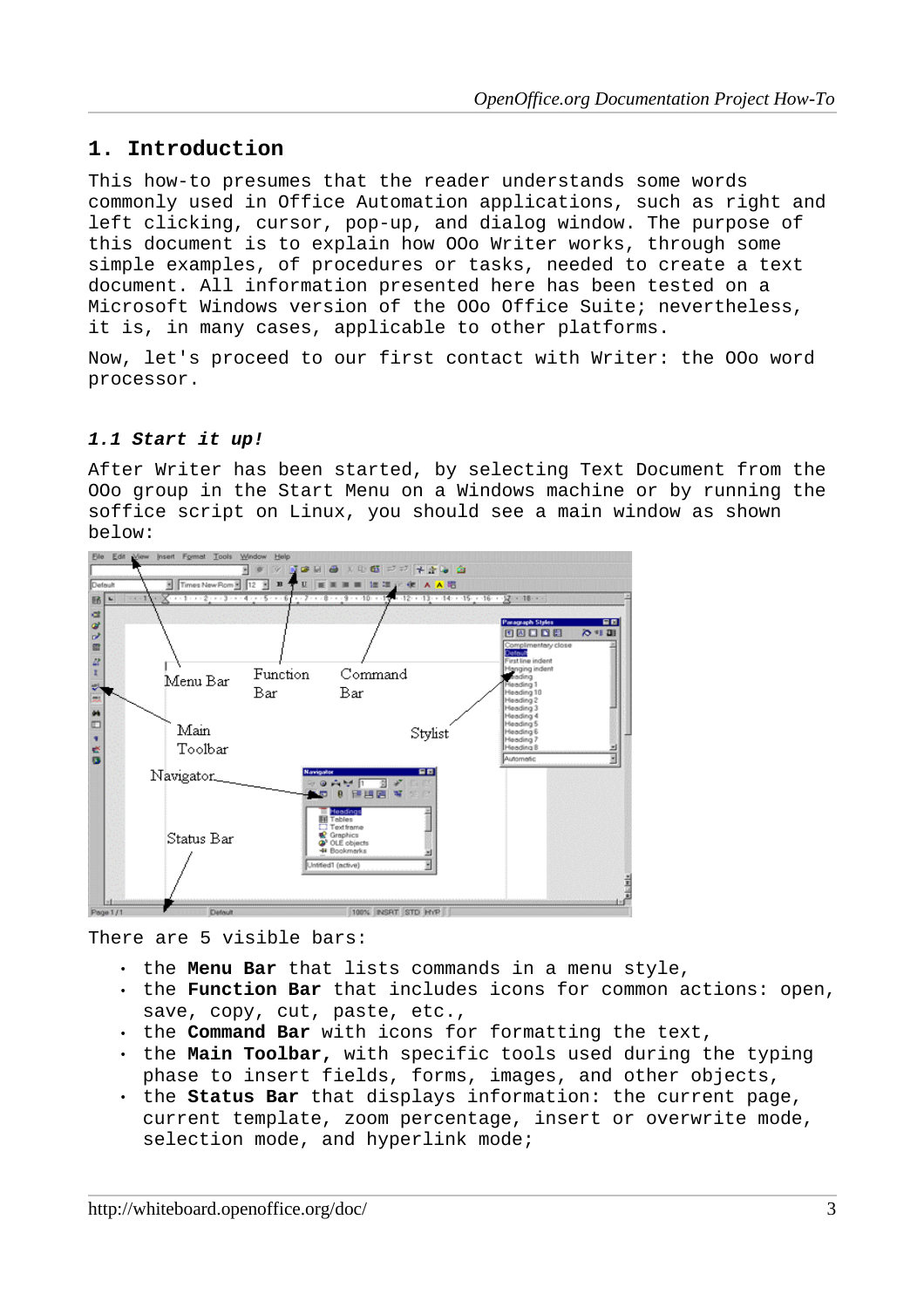as well as 2 floating windows:

- the **Stylist. U**sed to change the style of the text with few clicks,
- the **Navigator.** This tool is particularly useful in long documents with many chapters, sections, images, etc.

If the floating windows are not displayed by default, you can display them by clicking on the **Navigator icon**  $*$  and the **Stylist** icon  $t^*$  that you find on the function bar.

Remember, whatever disaster you may cause in your document, you are always able to Reload the last saved version via the File menu, or to create a new blank one by the following:

- 1.type **CTRL+N** on your keyboard, (hold down the CTRL key and type N),
- 2.selecting **File-New-Text Document** from the Menu Bar, clicking on the **New Document Icon**  $\overrightarrow{=}$  on the Function Bar.

Now, let's create a text document:

#### **2. Typing and formatting in an OpenOffice.org text document.**

If you have worked with another word processor, you will not have any problem learning the basic functions of OOo Writer. In fact, many of the same actions and short-cuts are widely used in other Office Suites. The document area where you type your text is defined with a thin gray line, the text limit guide. These margins can be modified by:

- 1.clicking on the **Page Style icon in** in the Stylist,
- 2.selecting and right clicking on the **Default** style to display the context menu,
- 3.choosing **Modify...** from the context menu to display the **Page Style Dialog Window,**
- 4.setting the margins size in the **Page tab** of the Page Style dialog.

**Warning:** Modifying the Default page style means that every time you create a new document, your page will have the new Default margin settings. If your changes are to be valid only in a single document, it is best to create a new page style by repeating the previous procedure, but selecting **New...** in the context menu listed in step 3 above. A completely new style will be created and the new margins will be available only when you apply that style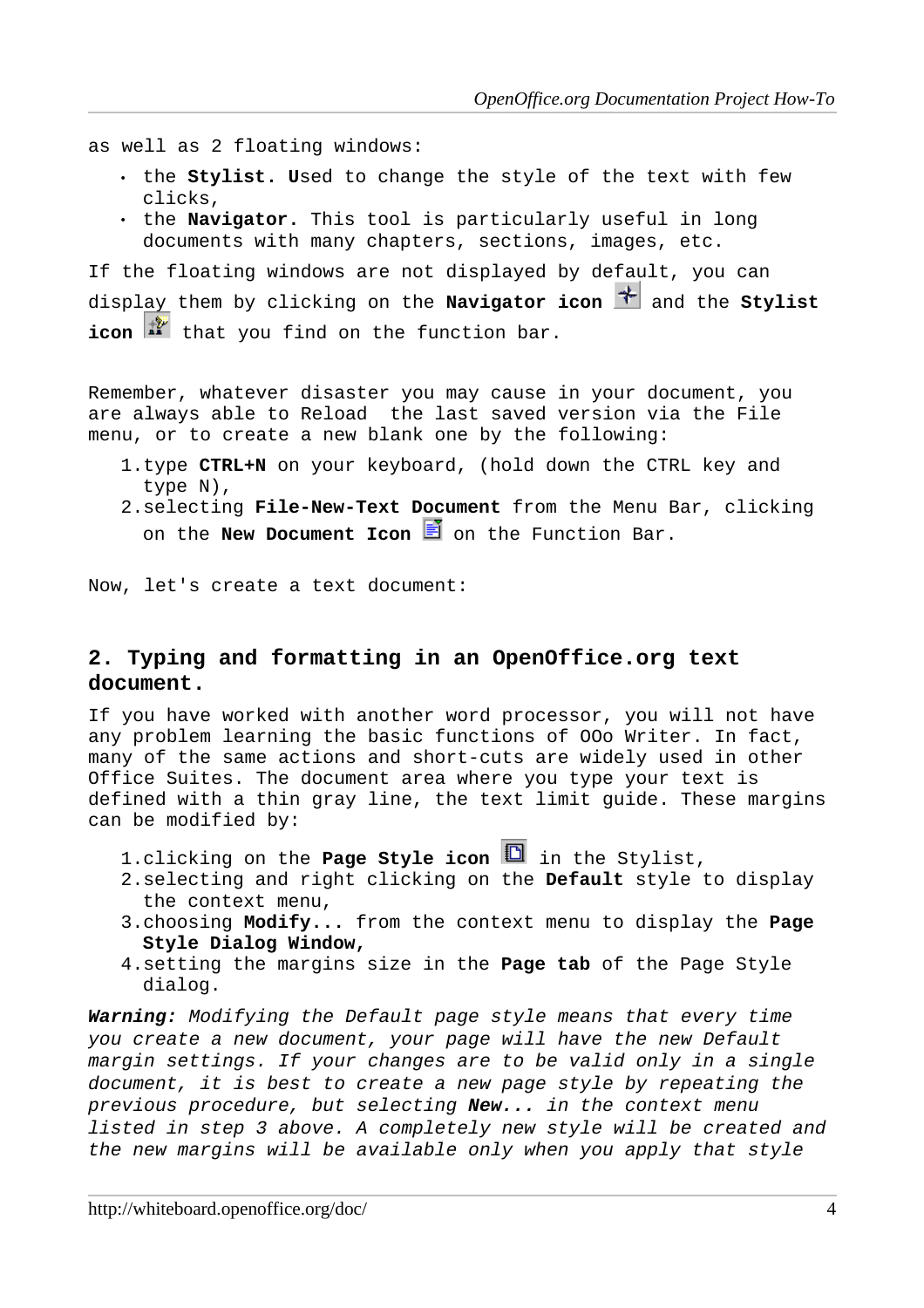to a page.

In addition, be careful when you change the margins of your document area, because it is possible to set them beyond the margins of your printer printing area; if that should happen, a warning dialog will pop up to alert you.

The blinking cursor shows where your text will be inserted if you type something. Try to type a sentence like: Hello World! (It's a classic, isn't it?)

It will be written with the default font and style. Normally, when you type text in your document before another piece of text, the already present section will be moved to the right by the the new insertion. However, this behavior may not be useful in some situations. For example, when you want to overwrite some words without using the deletion key on your keyboard, you can switch to an **overwriting mode** by left clicking on the **INSRT** box in the Status Bar. The wording shown in the Status bar will change to **OVER**. (The Insert key will also toggle these modes.) Now, whatever you type will overwrite any existing text in your document. To return to the insertion mode, simply repeat the left clicking on the same place in the status bar. In every new document, the cursor is located in the top left corner of your document area. If you want to start to type in a different location and you have no text inserted yet, you have 3 options:

- You can insert many unneeded paragraphs by hitting the return key on your keyboard until you have reached the point you desire. It's a bad and unprofessional solution. You can use it only if you're very, very inexperienced.
- You can click the **Direct Cursor icon** in the Main Toolbar and activate this function. This icon is a toggle, that is, its function will be active until clicked again. Moving the mouse pointer over the empty document area, you'll see a blue triangle on the left. One more click and the cursor will jump exactly to the line and position (left, middle, or right) where the triangle is.
- Finally, you can choose **Insert-Frame** from the Menu Bar to insert a text box. You'll be able to locate and anchor wherever you want inside your document.

Of course, documents composed of only 2 words aren't very useful. So, type at least 2 or 3 lines of text, hitting the RETURN key on your keyboard only at the end of your paragraph. You have created a paragraph. Repeat the action again to create a 2 paragraph document. Now perhaps, you may wish to select part of the typed text to perform some action on it. A selection is a special kind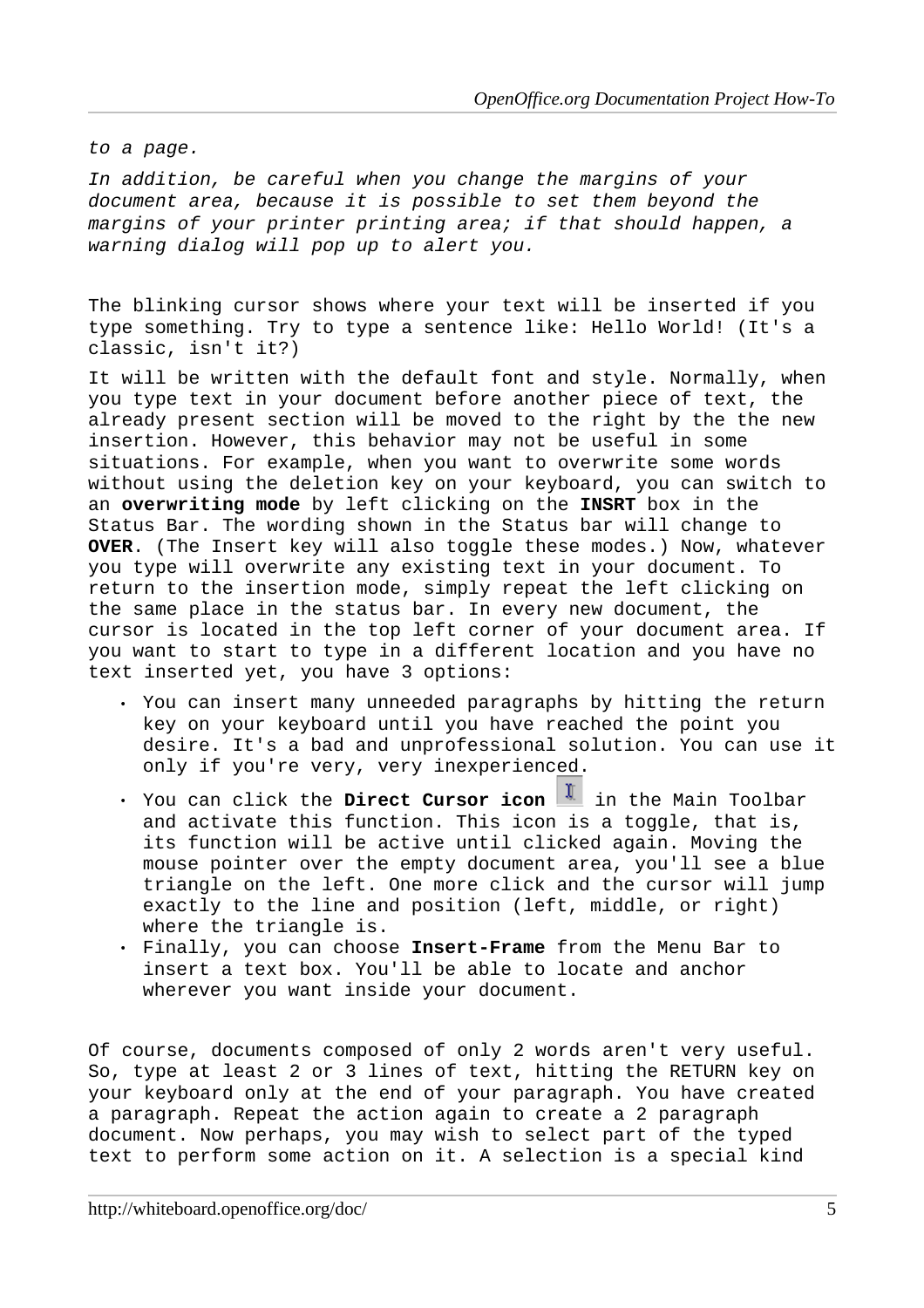of text highlighting that allows you to determine, to which part of your text will be applied a particular action you will perform. Usually, the selected text is displayed with white letters on a black background. You can select in the following ways:

- select a single word by left clicking twice on it.
- select a line by clicking 3 times somewhere inside it.
- select multiple lines by left clicking once near the beginning of the text piece you want to select and dragging the mouse, without releasing the button, upwards, until you have reached the last word you want to select.
- select text pieces that are not consecutive. Simply, select the first text section and then, with the CTRL key held down, select another section.
- select all text by sequentially hitting **CTRL+A** keys on your keyboard. (Press and hold CTRL then press A.)

**Hint:** a powerful use of the selection function is to use it in conjunction with the **Find** function that you can call with the keys

**CTRL+F** or by clicking on the **Find On/Off icon** in the Main Toolbar. In the **'Search for'** combo box of the dialog window that will appear, you can insert a word to be searched for in your document. Clicking on the **Search All** button of the dialog, every occurrence of this word in your document will be found, so you'll be able to perform the formatting or editing action you wish. Pay attention to where you click to switch the focus from the **Find** dialog to the main document window. If you click inside the document area, all selected words will be deselected, forcing you to repeat the search. You can avoid this annoying effect by clicking somewhere on the main window title bar (the first top bar that displays your document's tittle).

You can perform four main actions on a selected test: copying, cutting, deleting, and formatting. If you wish to copy to the clipboard a piece of selected text just hit **CTRL+C.** Otherwise, if you wish to cut it out and copy it to the clipboard hit **CTRL+X**. You can paste your text back from the clipboard by hitting **CTRL+V.** These shortcuts are standard and they have a Function Bar icon, too.

Deleting action on a selected text is also common to other Office Suites you may have used: simply hit the deletion key, space bar, or type something to overwrite the selection. On the other hand, the formatting action in OOo is slightly different from whatever you have known until now. In fact, there are two way to format text in Writer:

1.use the tools provided from the Command Bar or Format Menu, 2.use the **Stylist** (see next section.)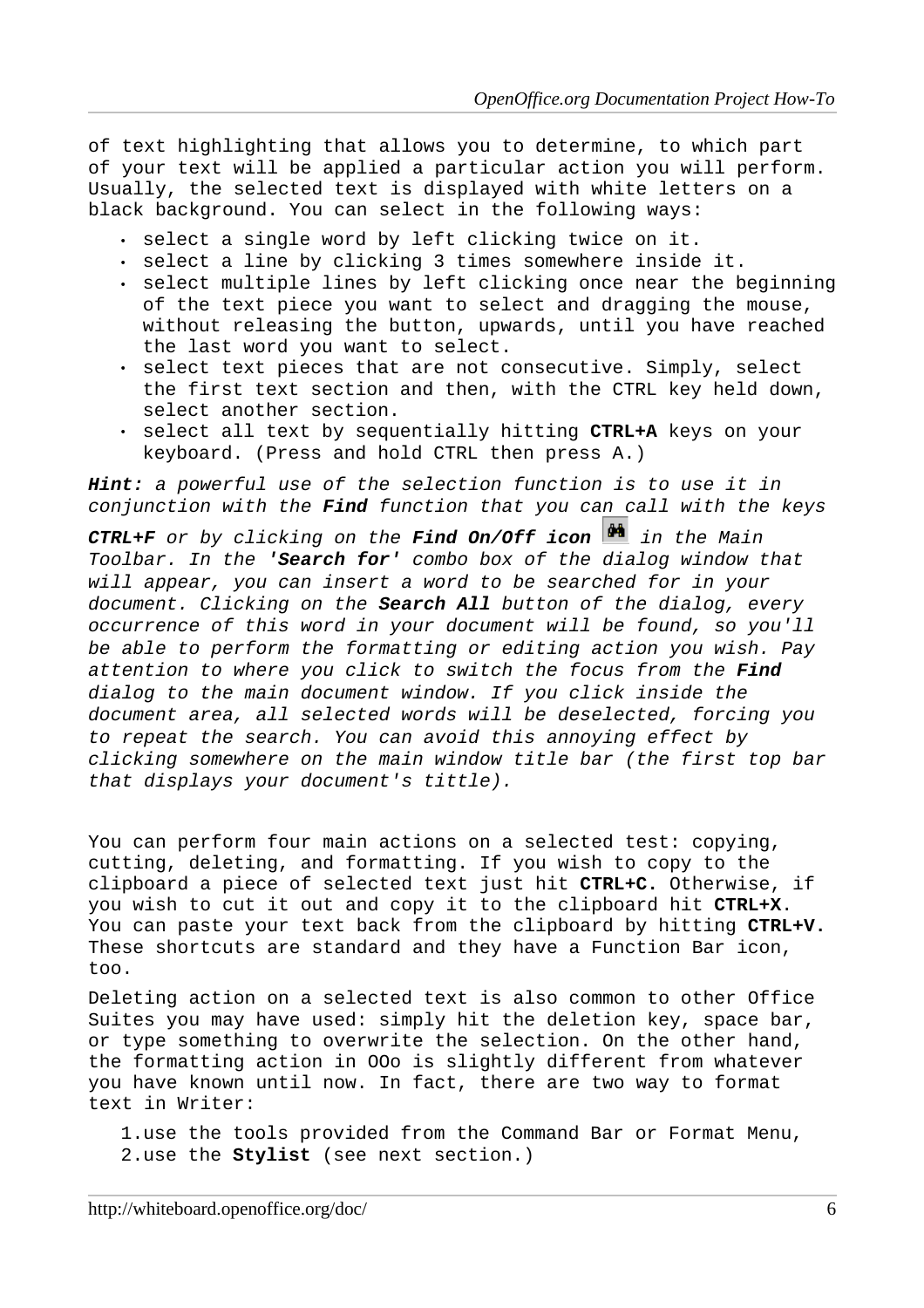For the time being, we'll analyse point 1 only.

You can start to modify a selected text by changing its style attributes. After having selected what you want to change, click

on one of the **attributes icons B** i **U** on the Command Bar. They transform the selected text (in sequence from left to right) into Bold, Italics, and Underlined. It is also possible to use keyboard shortcuts to get the same result:

- **CTRL+B** for bold,
- **CTRL+I** for Italics,
- **CTRL+U** for Underlined.

A more accurate selection of text attributes can be obtained by selecting **Format-Character...** or **Format-Paragraph...** from the Menu Bar, according to the part of text you want to modify. In OOo, you have options to modify both alignment and foreground, or the background color of the text:

- 1.Click on one of the **alignment icons**  $\equiv \equiv \equiv$   $\equiv$  on the Command Bar to modify the text alignment (left, center, right, or justified).
- 2.Click and hold for few seconds on one of the color icons A A

 on the Command Bar to display a color palette from which it is possible to select the colors you wish.

**Hint:** the color palettes can be transformed into a floating window that will remain open until you close it, by clicking on the close button in its right upper corner. To perform this action, repeat step 2 of the procedure listed above, click and hold the left mouse button on the color palette window title bar, then drag the mouse somewhere over the document area, and finally release the mouse button. This behavior is common to other pop-up windows of the Main Toolbar.

If you have executed all the procedures shown until now, you should have learned how to type and change the main attributes of your text. However, documents sometimes need a completely new "look and feel". You can get it by utilizing a new font or size in conjunction with attributes to highlight a special section of the document such as: headings, quotations, comments, and so on.

Usually, a new document default font is set to "Thorndale" or "New Times Roman". It may happen that you do not have these fonts in your system or you don't like them. You can change the default fonts by choosing **Tools-Options** on the Menu Bar and browsing in the **Options Dialog Window** that will appear, down to **Text Document-Basic fonts (Western).** There, you may change the font for default, headings, lists, captions, and indexes. Unfortunately, this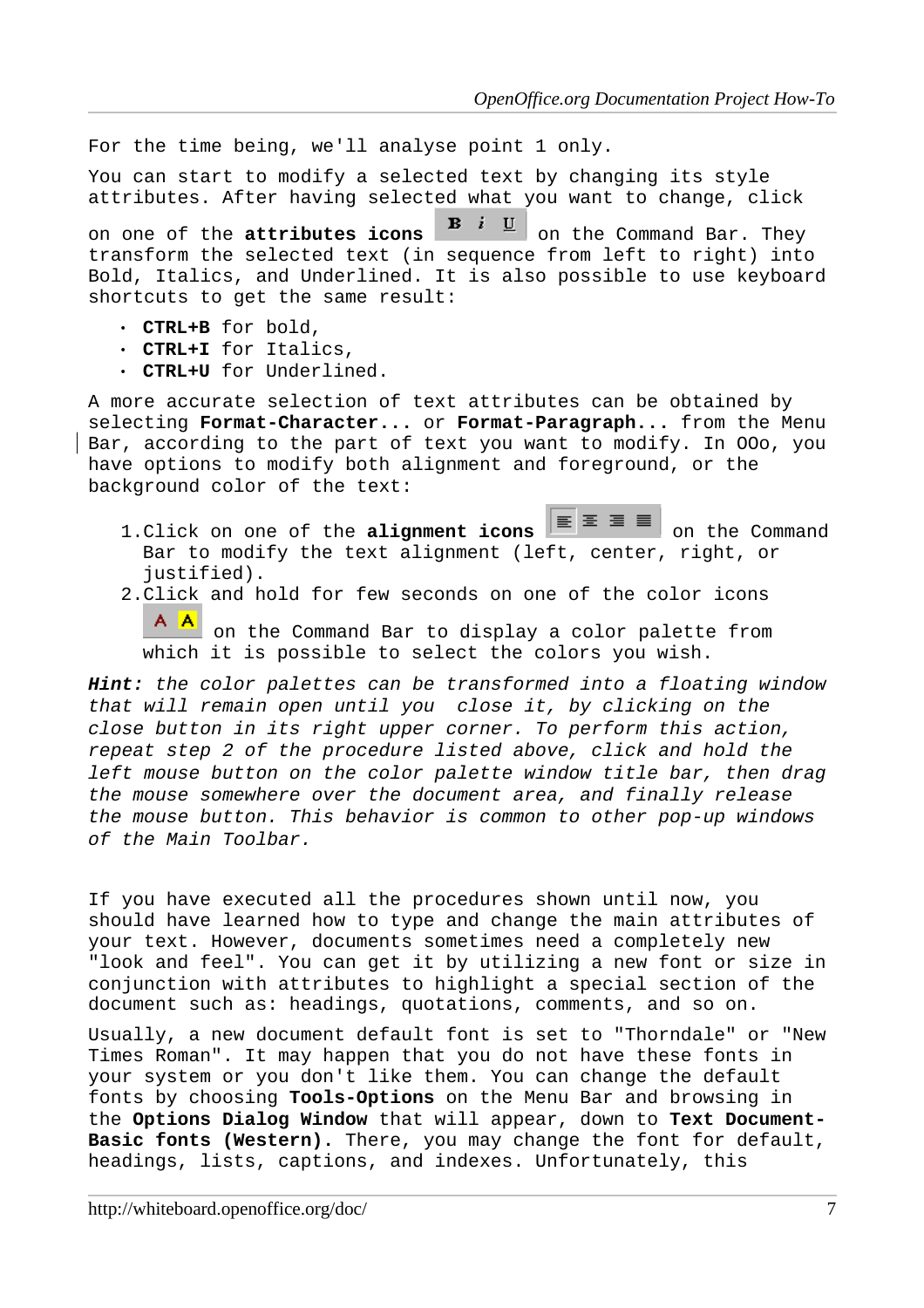solution is a very radical one, that is, it will change your fonts in every document you create. An alternative and better way to get the same result is to use the **Change Font and Size** drop-down list 12 Times New Rom **\*** that is located on the Command bar.

The first, displays a preview of all fonts available in your system. To see the whole list, click on the little button with the arrow to the right of the combo box and scroll. The second, displays the height of the font itself, expressed in points. Select a word or a piece of text and try to change its font and size. As written above, it's the best way to create quick headings or other special text format.

For Linux users only: 000 can use TrueType fonts that are present in your system, but it is able to manage other fonts that you wish to add independently, from other applications. Run as root, the spadmin script you can find in the OOo installation directory. With this tool you can add new fonts, and eventually, printers.

#### **3. The Stylist**

Imagine that you have written a long composition with many sections with different headings style, and then at 4:55 PM, your office boss comes in and says: "I prefer Arial, instead of Verdana, as heading font style and Georgia, instead of Times New Roman, for the normal text. Please, change it before going home..." Oh, yes, you have 5 minutes to change tens of headings and paragraphs!

It would be a terrible nightmare, if you had not written this in your OOo Office Suite. In fact, in Writer, you can use the Stylist tool to speed your changes up!

The Stylist floating window shown below should be displayed by default when you open a new document:

| <b>Paragraph Styles</b> |     |
|-------------------------|-----|
| 的过去分词                   | ∰ 頭 |
| Default                 |     |
| Drawing                 |     |
| Endnote                 |     |
| First line indent       |     |
| Footer                  |     |
| Footer left             |     |
| Footer right            |     |
| Footnote                |     |
| Frame contents          |     |
| Hanging indent          |     |
| Header                  |     |
| Header left             |     |
| Header right            |     |
| Heading                 |     |
| Styles                  |     |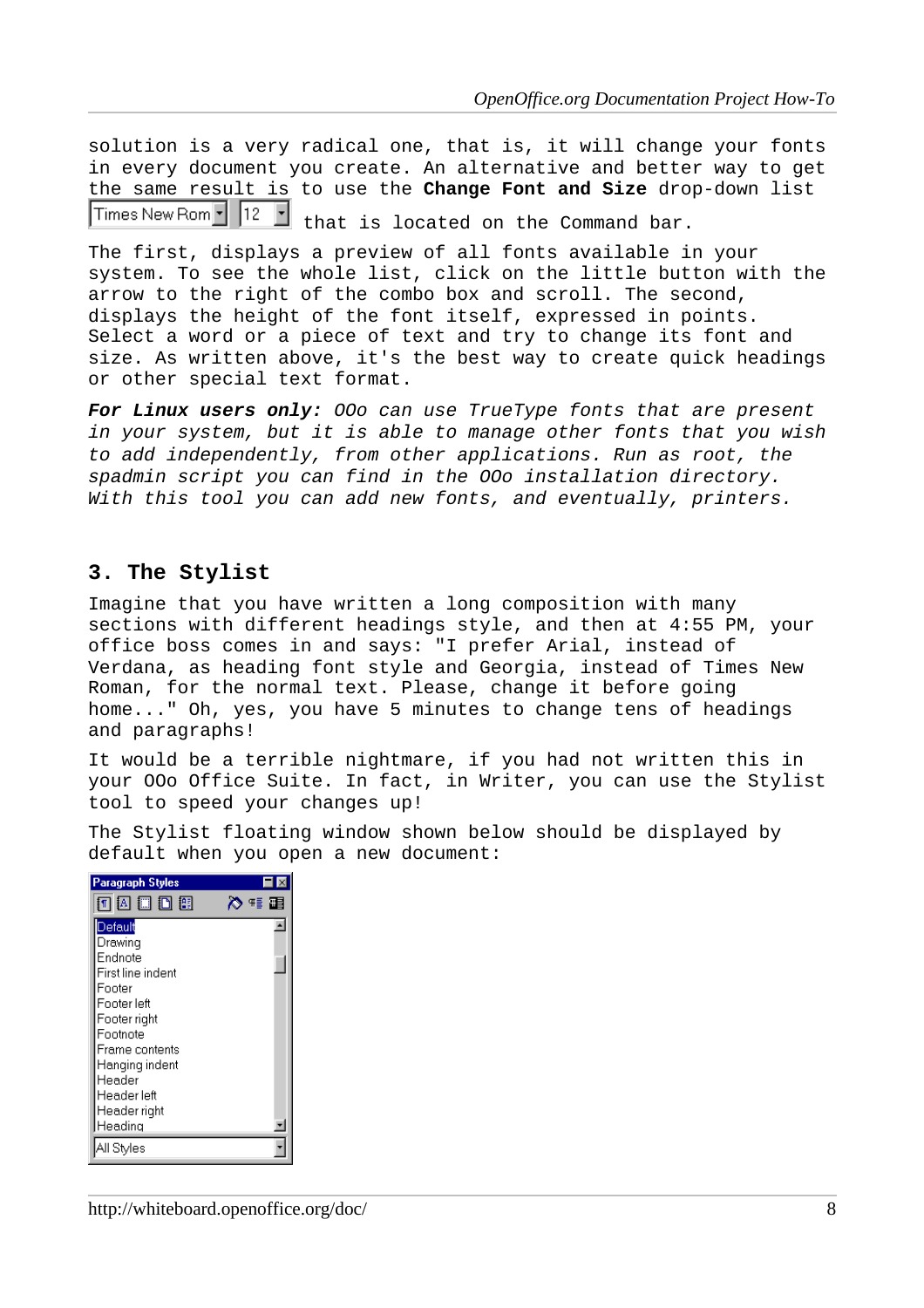If it is not displayed, click on the **Stylist icon if** that you can find on the function bar.

We have already used it to create a new Page style in Section 1. Now, we learn more about its utilization.

The Stylist window is composed of a tool bar just below the title bar where there are 5 icons on the left to switch between different styles: **Paragraph, Character, Frame, Page,** and **Numbering Styles;** plus 3 more icons on the right which provide access to some Stylist specific Functions: **Fill Format Mode, New Style From Selection,** and **Update style.** Below this bar, there is a box where all available styles are listed. Finally, at the bottom, a combo box lets you choose different filters to display, only partially, the styles, according to the filter type you chose, for example: 'Chapter Styles' rather than 'All styles' and there is also 'Automatic'.

After this brief overview, we can go back to the example we talked about at the beginning of this section. How can we change all those headings and paragraphs in 5 minutes? If you have used the static styles as shown in section 2, it would be nearly impossible. That method is useful only when you have to format 1 or 2 headings or words, nothing more. Instead, with the Stylist styles (also called 'dynamic styles'), you have the opportunity to change several text sections or even a whole book with few mouse clicks. Let's see how it works:

- Click on the first icon, called 'Paragraph Styles', to display all styles related to paragraphs. You will notice that there are some styles ready to use.
- To apply them to a text you have written, you may choose between:
	- 1.selecting the text to which you wish to apply the style, then double click on a style inside the Stylist, and that style will be immediately applied
	- 2.clicking one time on a style in the Stylist and then clicking again on the **Fill Format Mode icon** . This tool will remain selected until you deselect it. The cursor will change into a blinking gray textured vertical line and the mouse pointer into a paint bucket. When you click inside a paragraph or heading, all text, in that paragraph or heading, will be modified.

It's easy to understand that a composition using Styles is very easy to modify with other ready-to-use styles included in the Stylist. Of course, OOo developers cannot know every wish of every boss all around the world; this is the reason why there exists a practical function to modify or customize existing styles.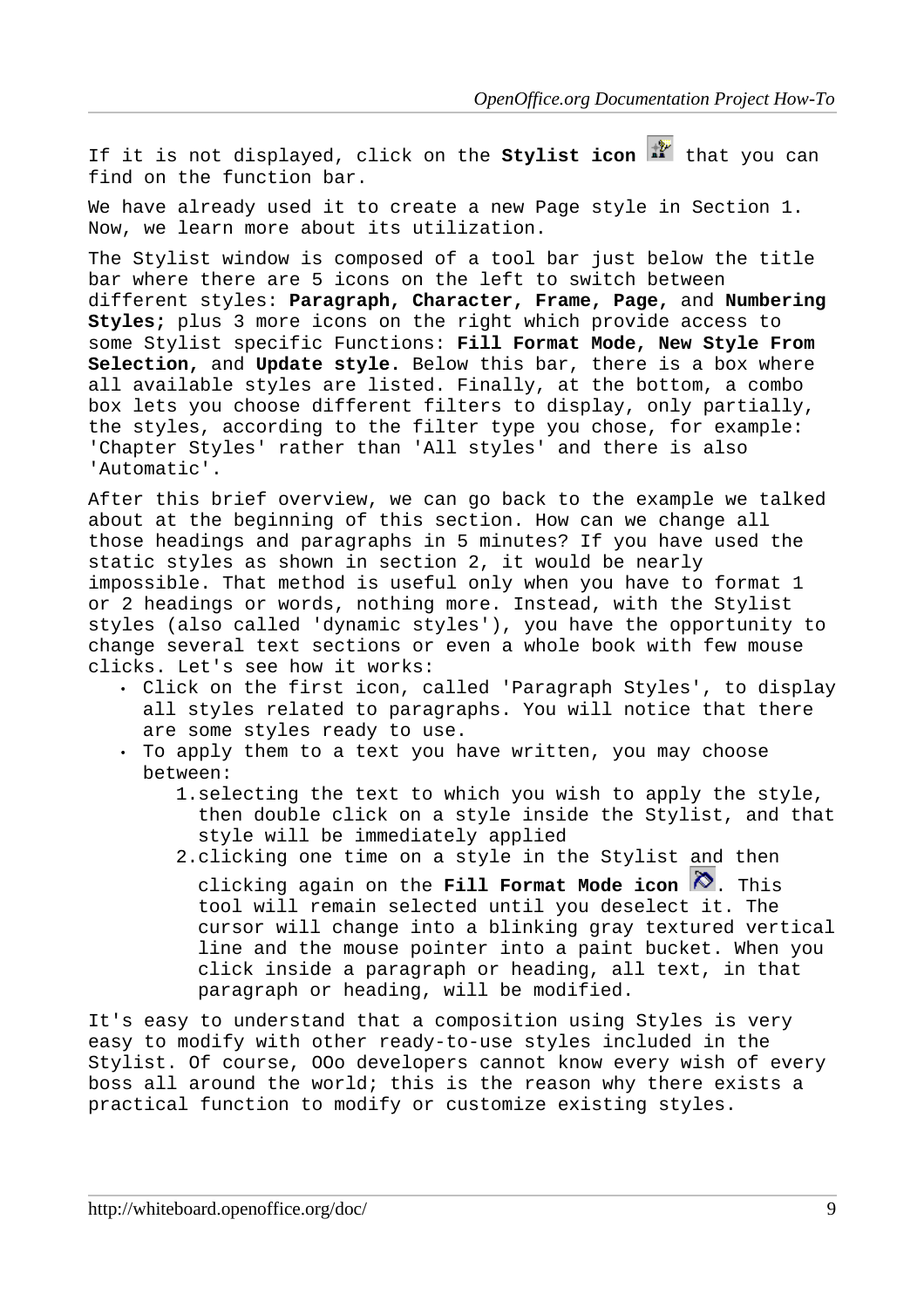To modify a style:

- 1.Be sure to have Paragraph Styles selected, then choose the desired style by left clicking once on it. It will be highlighted.
- 2.Then, right click on the selected style for the context menu and choose **Modify...**
- 3.In the Dialog window you can change the attributes you wish.
- 4.Click OK to confirm your choice or Cancel to exit with no changes.

**Hint:** if you have directly modified a style in your document (applying a new font, color, size, etc.) you may update the corresponding style included in the Stylist, so that all sections formatted with that style will be automatically updated. To do so:

 select the modified text and then click on the **Update Style icon** in the Stylist

or, alternately,

 drag the selected text and drop it onto a style in the Stylist. It will be automatically updated.

To create a new style:

- 1.repeat step 1 listed above. Remember that your new style will inherit the features of the style you have selected so be careful when you choose it,
- 2.right click on the selected style to display the context menu, then choose **New...,**
- 3.type a name for the new style in the Organizer tab of the Paragraph Style Dialog Window that will appear,
- 4.select the name of the style that will follow in your document, the one just created. By default, a paragraph style is followed by the same style, but in some circumstances, you may prefer to adopt another way of working. For example, after a heading paragraph, you may wish to have a simple text paragraph or a lower heading style. If you select that style in this window, it will be automatically selected as soon as you hit the return key on your keyboard. It's a good way to save your time!
- 5.make the other changes you need to fonts, tabulation, foreground, background color, etc.
- 6.confirm your choice by pressing the **OK** button to close the dialog.

**Hint:** a tremendously fast way to create a new style is as follows:

- to apply all modifications you wish in the new style to a piece of text already written in your document,
- select it by highlighting,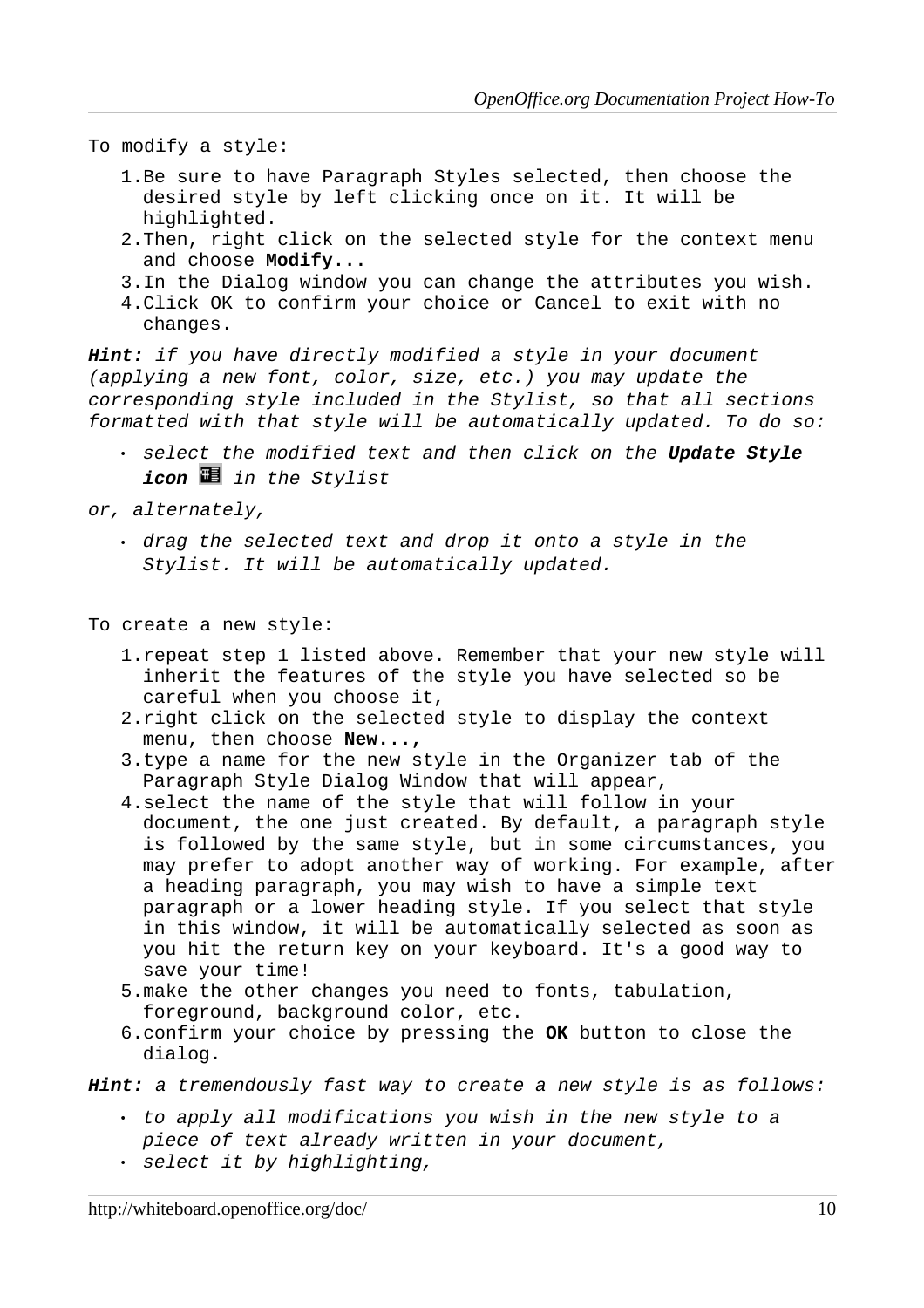• click on the **New Style from Selection icon**  $\overline{\phantom{a}}$  in the Stylist, and type a name for the new style in the **New Style Dialog** that will appear.

Concluding, your composition will be ready in 5 minutes if:

- 1.You change the paragraph and heading fonts by modifying the applied styles in the Stylist as explained above. All paragraphs or headings formatted with the same style will be automatically updated!
- 2.In case of more massive changes, and subsequently of more pretentious bosses!, you can create a completely new style, then apply it where needed through the Fill Format Mode.

## **4. Opening, saving, and printing a text document in the OpenOffice.org Suite**

The opening, saving, and printing of files are the most common actions in a word processor, and therefore, they have to be very easy and accessible. The OOo Office suite gives you several alternatives.

When you want to open a document file, you can:

- press **CTRL+O** on your keyboard,
- select **File-Open** from the Menu Bar,
- $\cdot$  click the **Open File icon**  $\blacksquare$  on the Function Bar.

Whatever you choose to do, an **Open File Dialog Window** will displayed. There you can browse to the document file you wish to open.

**Hint:** The actions listed above are valid only when an OOo text document window is already open. However, it would be a waste of time to open a blank document only to open another file; so, the Windows OOo version has implemented a **"Quick Starter".** It is a program that starts when your system starts and can be accessed through the little butterfly icon you should see near the bottom right corner of your display. Double click on it and a **Templates and Documents Dialog Window** will appear. In it, you'll be able to select a document and to open it directly. Right clicking the same icon will bring up a simpler style of **Open File Window**.

On the other hand, if you want to save a document, you need to:

press **CTRL+S** on your keyboard,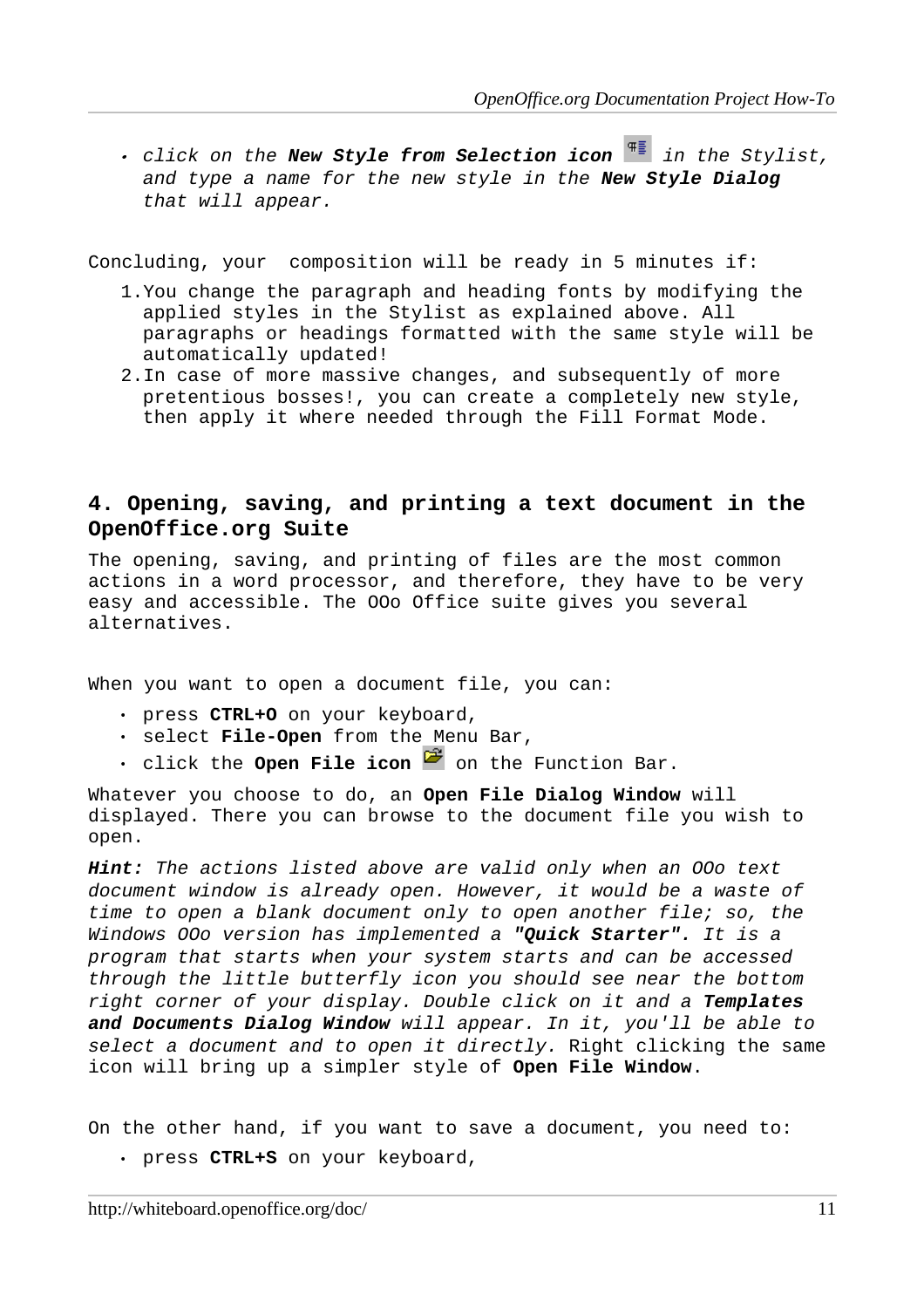- choose **File-Save** from the Menu Bar,
- . click the **Save icon a** on the Function Bar.

Once again, whatever you choose, the **Save File Dialog Window** will be displayed.

**Warning:** if your document has not been modified from the last time it has been saved, the save icon will be grayed  $\Box$  and you will not able to save it again, unless you use the **Save as..**. feature.

Now, we'll discuss how to print your documents.

Since this How-To has been tested on a Windows OS, the following content will describe the interaction between the Windows' printing system and OOo. If you are a Linux or Solaris user, please refer to your printer driver system to learn how to add a printer and how to use it with OOo; however, many OOo internal dialog windows are equal on all platforms.

Before printing, you have to set your default printer. Choose **File-Printer Settings...** from the Menu Bar. In the **Printer Setup Dialog Window** that will be displayed, your default printer should appear in the combo box called 'Name'. If it is not installed, you have to set it up from outside of OOo Suite, through your system printing tools. You will be able to change some of the properties of your printer by clicking the **'Properties'** button. This first phase has to be done once and then your printer will be available, with the chosen settings, to all OOo applications.

After having checked your printer's settings you are ready to print; however, it's a good habit to check how the document will look when printed, before printing. Writer gives you a useful **'Page Preview'** feature. Select **File-Page Preview** from the menu bar to switch to the **Page Preview Mode**. In this mode you will see your document as it will be printed, but with a special 'page to page' view. You can also, simultaneously, see 4 pages by clicking on the

**Page Preview: Four pages icon & that you see in the modified** Object bar just above your document.You can simply zoom in and out with the **Preview Zoom** icon  $\alpha$ . The preview page mode is not only important to see how your document looks, but also to save paper, and therefore, more trees! In fact, there exists the **Print Page view feature**  $\mathbb{B}$ , that allows you to print exactly what you are seeing in the Preview Mode, this is to say 2 or 4 pages a time! When you are done with the preview of your document, you can directly print it by clicking on the **Print File Directly icon**  $\blacksquare$ . close the Preview Page Mode by deselecting the Page Preview icon displayed in the Object Bar, or by double clicking on a Previewed page returning to that page in the editor.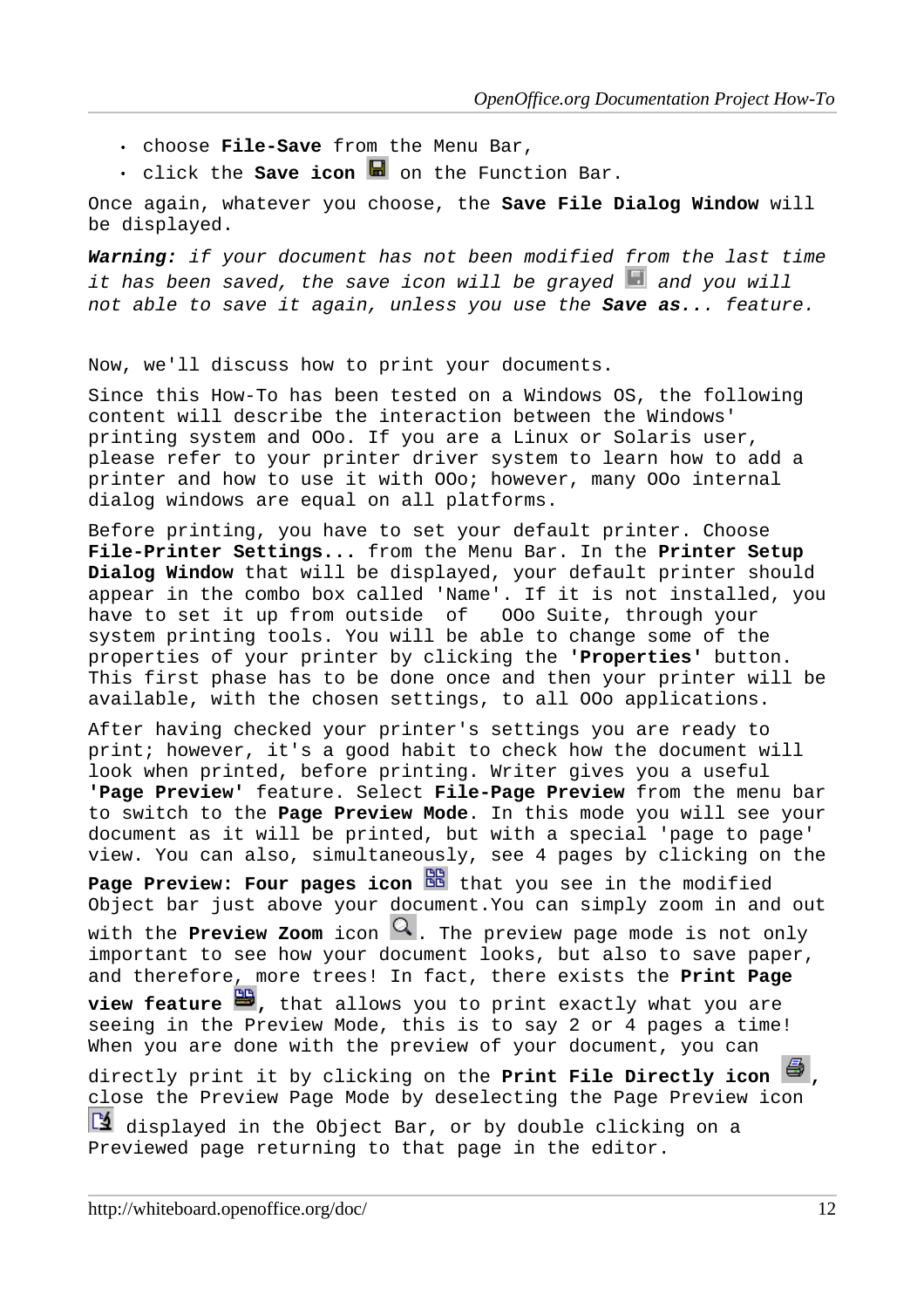If you wish, you still have the opportunity to modify some printing features, before printing your document with the following:

press **CTRL+P** on your keyboard,

or

select **File-Print...** from the Menu Bar.

The **Printer Dialog Window** will appear, in which you can choose how many copies of your document you wish to print, which pages, where the printing output is to be directed (printer or file), and other properties that you can access with the **'Options...'** button you see to the left of the window. When you click the **OK** button in this window, your document will be sent to your printer or to the file you have chosen.